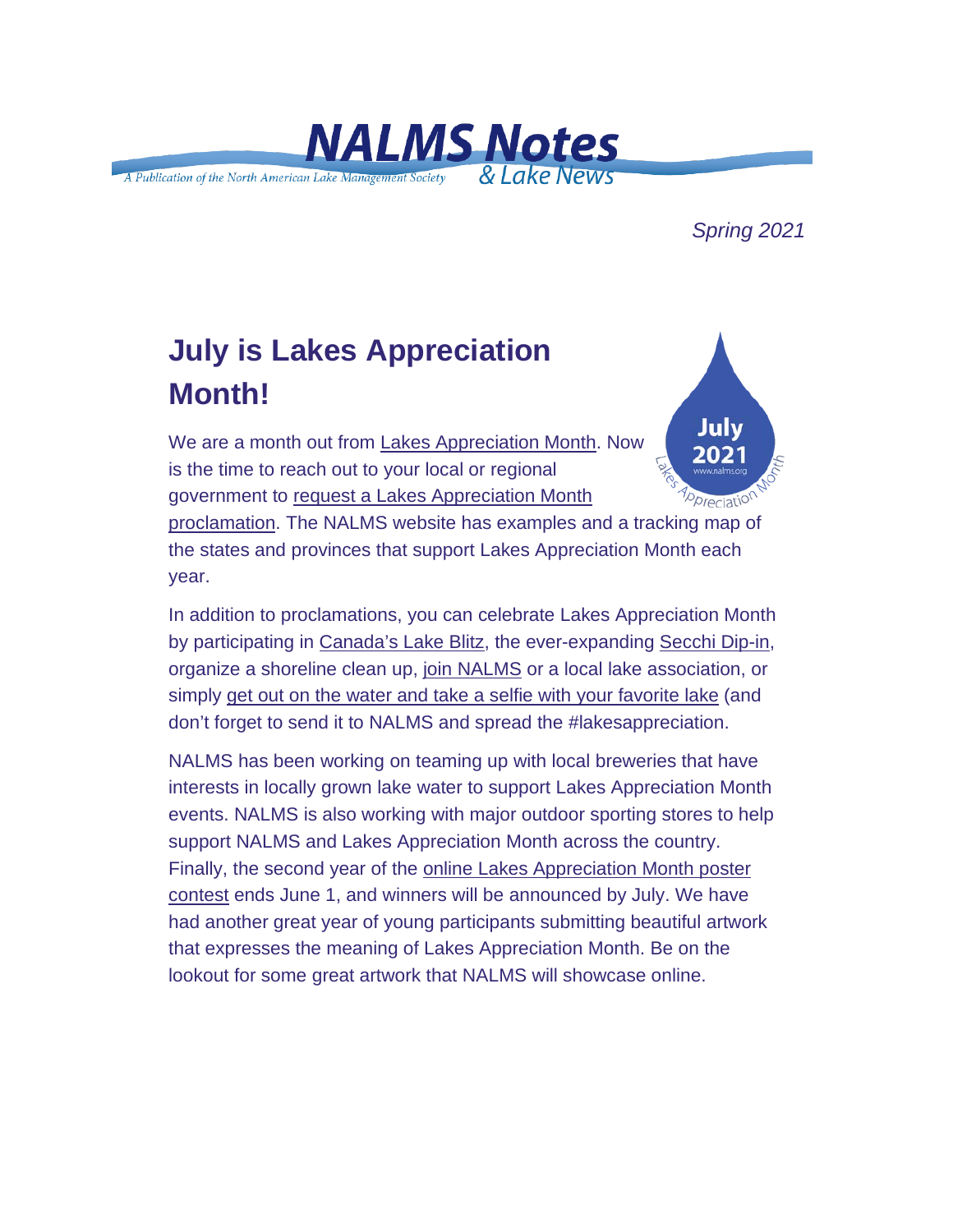Not a NALMS Member? It's Easy to Become One. Join Today!

## **President's Message**

I have recently relocated to Northern Michigan for the summer where the loons have returned to the inland lakes and the trilliums are already starting to fade.

The teamwork and resilience of NALMS continues to amaze me. One example is the [12th National Monitoring Conference](https://urldefense.com/v3/__https:/nalms.us11.list-manage.com/track/click?u=dea191c828e06b171edfc6fe6&id=6a7c5831e9&e=d5d3c21044__;!!HXCxUKc!h4fcIJW3HiqipUP7wlRt9vYRE3IfXoE8vKEl_XWjUnSOjEdv9BVUb9eOrQQmSOKT$) held last month with the theme "Working Together, Virtually, for Clean Water." Nearly 1,000 water quality monitoring experts convened online for the week-long event. Many thanks to everyone who helped organize and participate in another successful virtual conference.

Our partnership activities with the Aquatic Plant Management Socie and American Water Works Association continue with a summer webinar series in collaboration with the USACE Invasive Species Leadership Team. The series begins on June 23 and will summarize the latest research and technical information on management strategies for protecting drinking water.

Planning is now well underway for the [NALMS 2021 Annual Symposium in](https://urldefense.com/v3/__https:/nalms.us11.list-manage.com/track/click?u=dea191c828e06b171edfc6fe6&id=e93395d83c&e=d5d3c21044__;!!HXCxUKc!h4fcIJW3HiqipUP7wlRt9vYRE3IfXoE8vKEl_XWjUnSOjEdv9BVUb9eOrYhjb6We$)  [Oklahoma City](https://urldefense.com/v3/__https:/nalms.us11.list-manage.com/track/click?u=dea191c828e06b171edfc6fe6&id=e93395d83c&e=d5d3c21044__;!!HXCxUKc!h4fcIJW3HiqipUP7wlRt9vYRE3IfXoE8vKEl_XWjUnSOjEdv9BVUb9eOrYhjb6We$) with the theme: "Valuing Water: Economics, Ecology and Culture." The call for abstracts has been extended to June 4. We are looking forward to welcoming as many of you as possible in Oklahoma, but for those who cannot attend, a committee is working closely with the host committee to plan online participation options that will likely include a limited number of live virtual events during the week as well as asynchronous presentation and participation options, so stay tuned. Students should keep an eye out for more information about travel awards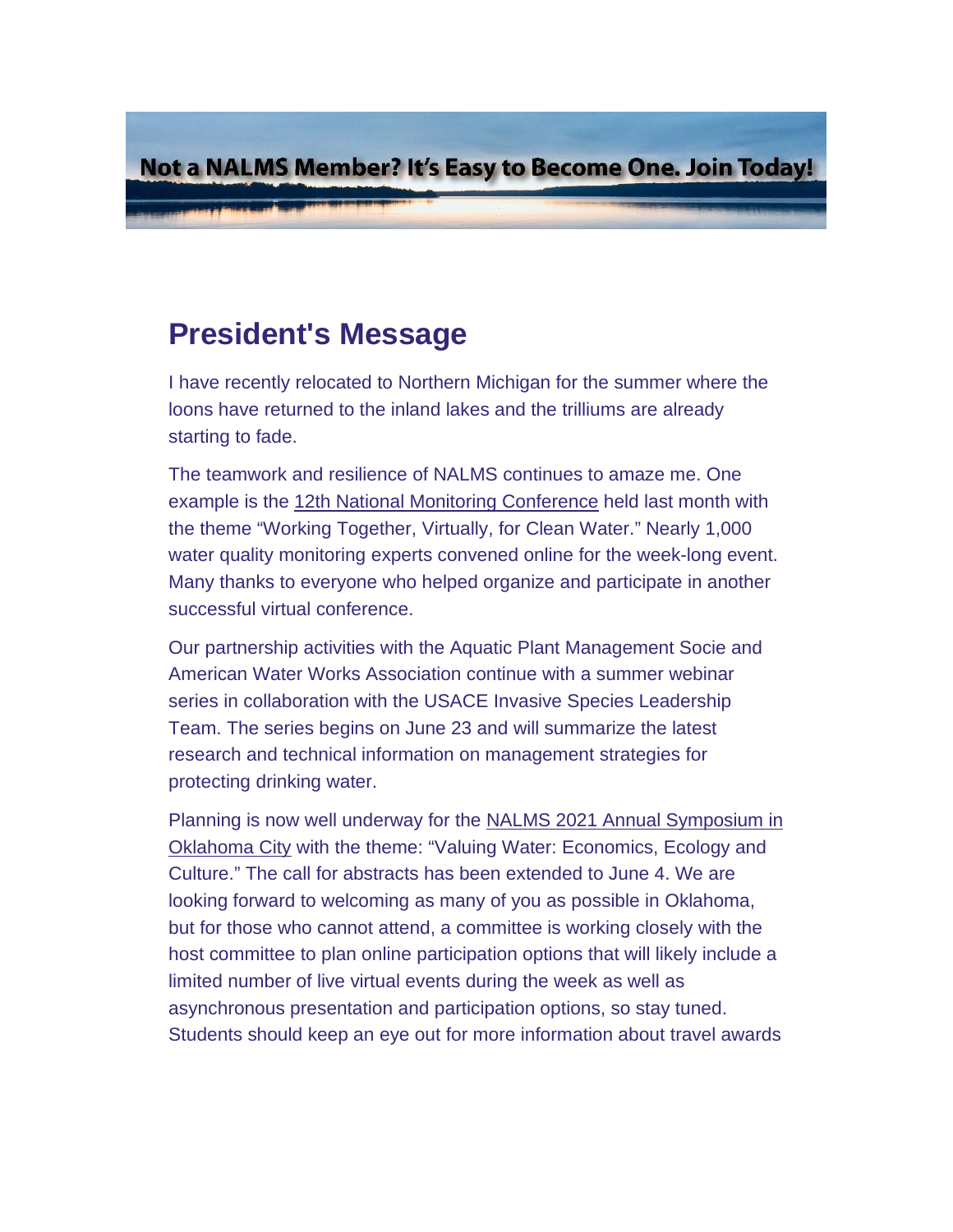to attend the meeting and other scholarship opportunities, including another round of the student video contest.

As life begins to return to a new normal, [Lakes Appreciation Month](https://urldefense.com/v3/__https:/nalms.us11.list-manage.com/track/click?u=dea191c828e06b171edfc6fe6&id=af7491a6e3&e=d5d3c21044__;!!HXCxUKc!h4fcIJW3HiqipUP7wlRt9vYRE3IfXoE8vKEl_XWjUnSOjEdv9BVUb9eOreh88ryI$) in July will take on added significance for many of us this year. For me, I am fortunate to be able to spend the summer on an inland lake where I am already enjoying time with family and experiencing the healing power of nature after a difficult year. I hope that you, too, can spend time at your favorite lake and reconnect with family and friends this summer.

Lisa Bone

Lisa Borre NALMS President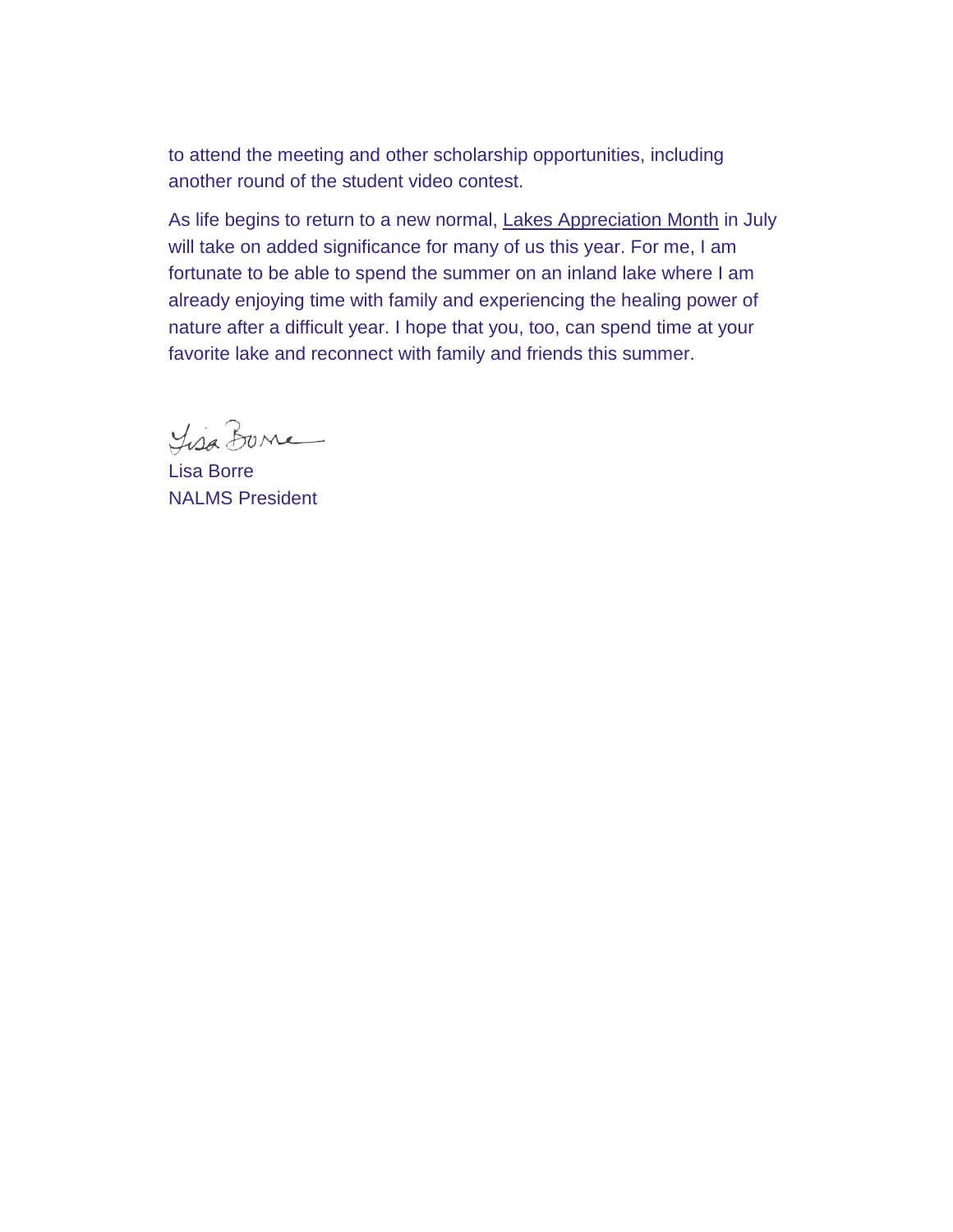

## **Lake Photo of the Month**

*The Bay Point Lagoon* by Eli Kersh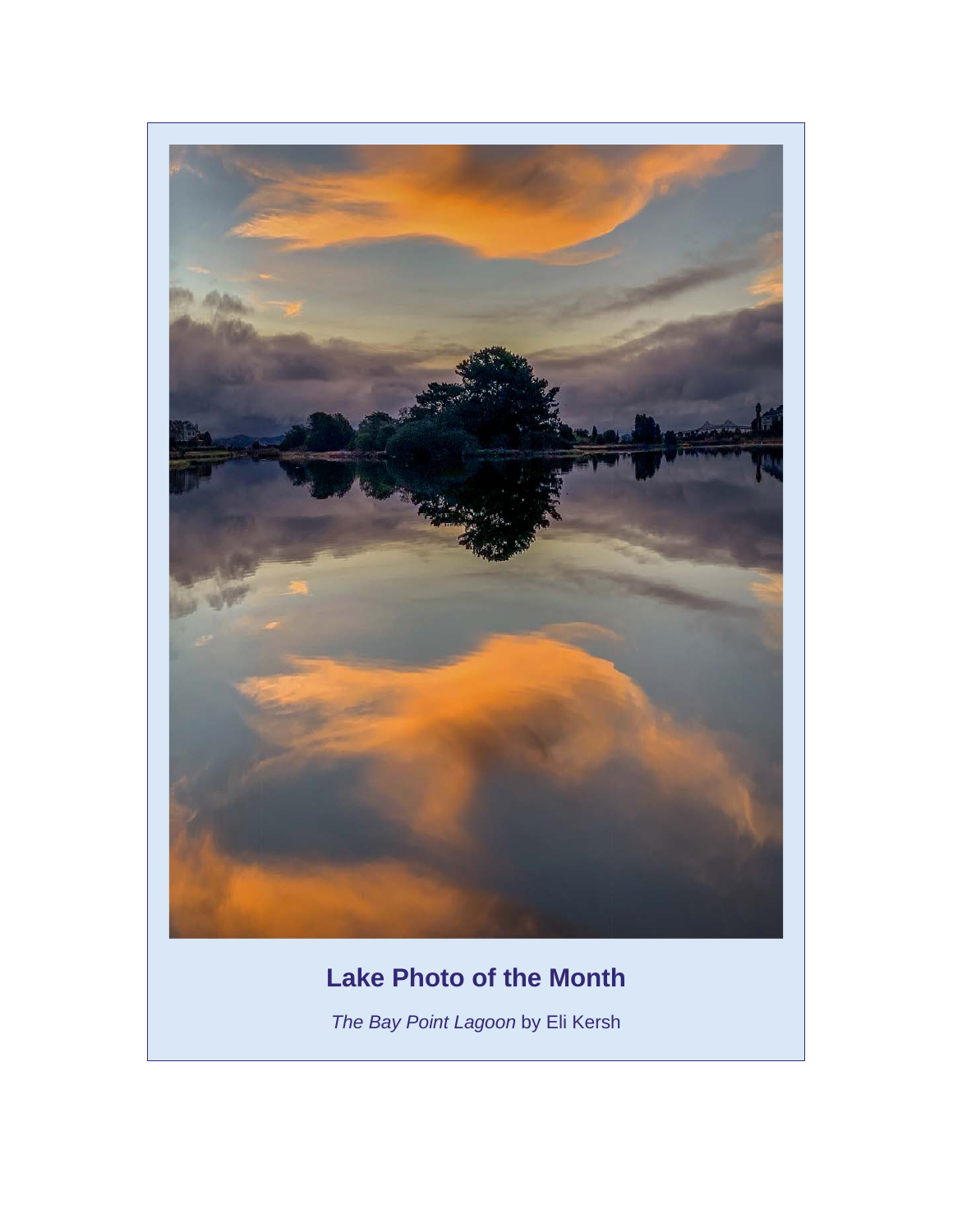Eli's photo was an entry in the 2020 NALMS Photo Contest. The 2021 contest will be held as part of the 2021 NALMS Symposium in Oklahoma City. Look for entry information soon on the [symposium website.](https://urldefense.com/v3/__https:/nalms.us11.list-manage.com/track/click?u=dea191c828e06b171edfc6fe6&id=f84d12f740&e=d5d3c21044__;!!HXCxUKc!h4fcIJW3HiqipUP7wlRt9vYRE3IfXoE8vKEl_XWjUnSOjEdv9BVUb9eOrer6rLCI$)



Please consider submitting an article for one of the upcoming issues of *LakeLine*:

- **Fall Issue** The fall issue of *LakeLine* will be the fun and spooky topic of Haunted/Spooky Lakes, but with some scientific explanations! If you have any good histories or stories about haunted lakes or lakes with interesting histories (within lake or nearshore area), please share! Please feel free to think outside of the box with this one, for example, how about a story of a lake that turned blood red under the ice or not (cyanobacteria blooms, etc), disappearing lakes, bizarre gases, colors or other phenomena. Articles are due by September 15, for publication in October.
- **Winter Issue** Urban Lakes will be the focus on the winter issue of *LakeLine*. These important resources tend to be highly impacted due to population densities, land uses that are high in impervious surfaces, and runoff with excess nutrients and other contaminants. Please consider sharing articles that relate to the common problems observed in urban systems, partnerships for restoration, rehabilitation of these systems for recreational uses, what urban lakes mean to those who live near them, or other angles related to studying and managing urban lakes. Articles for the winter issue are due by December 15, for publication in January.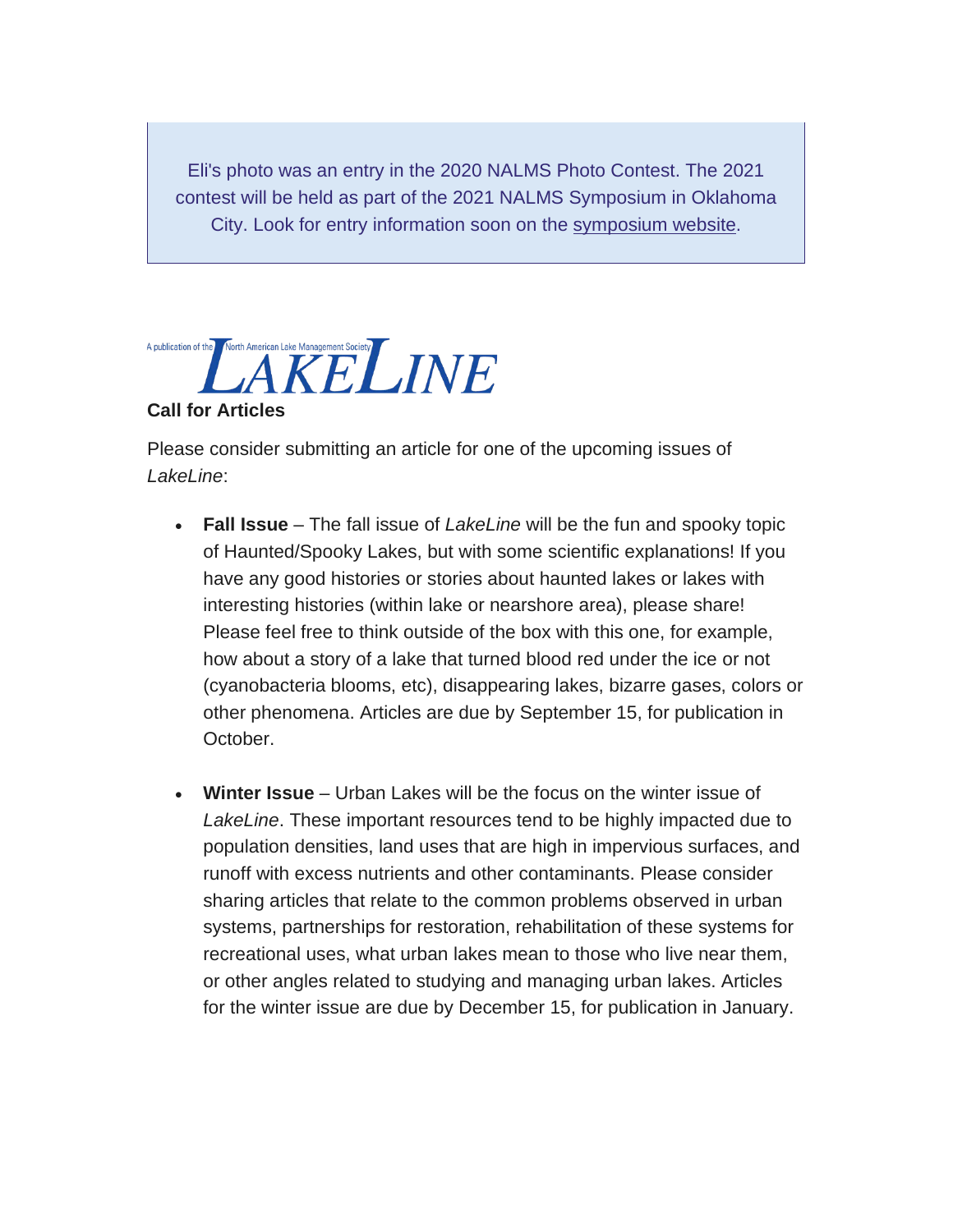Articles are typically 2000 words, and should include photos and graphs to help convey information. Co-authors are welcome. Articles can be submitted to Amy Smagula, *LakeLine* Editor, via email at [LakeLine@nalms.org.](mailto:LakeLine@nalms.org)



#### **[NALMS Now Accepts Recurring Donations](https://urldefense.com/v3/__https:/nalms.us11.list-manage.com/track/click?u=dea191c828e06b171edfc6fe6&id=cd1fa7028e&e=d5d3c21044__;!!HXCxUKc!h4fcIJW3HiqipUP7wlRt9vYRE3IfXoE8vKEl_XWjUnSOjEdv9BVUb9eOrUZubgSQ$)**

Thanks to a recent upgrade to our payment systems, we can now accept recurring donation payments. In addition to a one-time donation, you can have donations charged to your credit card [m](https://urldefense.com/v3/__https:/nalms.us11.list-manage.com/track/click?u=dea191c828e06b171edfc6fe6&id=24dd13b2d1&e=d5d3c21044__;!!HXCxUKc!h4fcIJW3HiqipUP7wlRt9vYRE3IfXoE8vKEl_XWjUnSOjEdv9BVUb9eOrX_5n4Ib$)onthly, quarterly, semi-annually, or annually.

## **NALMS News**

#### **Webinar Series: Comprehensive Strategies to Protect Drinking Water From Harmful Algal Blooms**

The USACE Invasive Species Leadership Team, in collaboration with the Aquatic Plant Management Society, North American Lake Management Society, and the American Water Works Association, will summarize the latest research and technical information on management



strategies to encourage better integration and facilitation in the protection of drinking water.

- June 23 HAB Impacts to Drinking Water and Current Management Outlook
- June 30 Source Water Protection in the Watershed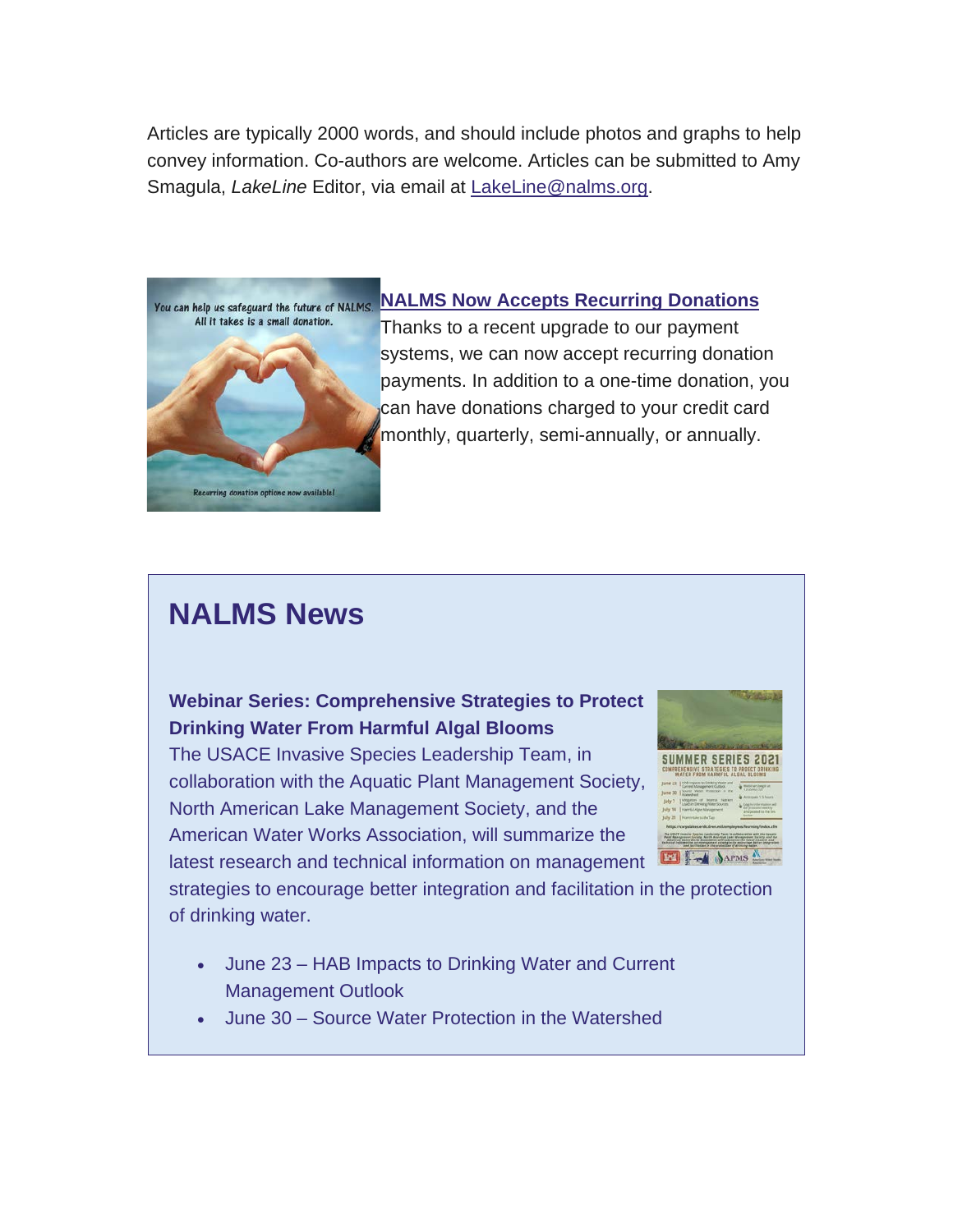- July 7 Mitigation of Internal Nutrient Loads in Drinking Water **Sources**
- July 14 Harmful Algae Management
- July 21 From Intake to Tap

Visit [https://corpslakes.erdc.dren.mil/employees/learning/](https://urldefense.com/v3/__https:/nalms.us11.list-manage.com/track/click?u=dea191c828e06b171edfc6fe6&id=c64cdd532e&e=d5d3c21044__;!!HXCxUKc!h4fcIJW3HiqipUP7wlRt9vYRE3IfXoE8vKEl_XWjUnSOjEdv9BVUb9eOrWgjkKoc$) to register.

**Nominations for the 2021 Election Are Being Accepted at This Time!** You could become a nominee for a position on the NALMS Board of Directors, to take a more active role in steering the direction of activities that relate to these precious resources. Experience or training in lake management is not required for a board position, and we encourage candidates with expertise in nonprofit management, leadership development, marketing, fundraising, legal issues and membership growth and development to consider running for a Board position.

Nominations are being accepted for the following Board positions: President-Elect, Region 2 Director, Region 6 Director, Region 10 Director, Region 12 Director, and Student At-large Director. **Nominations are due by August 16, 2021.** [More details are available on the NALMS website.](https://urldefense.com/v3/__https:/nalms.us11.list-manage.com/track/click?u=dea191c828e06b171edfc6fe6&id=fc854167f9&e=d5d3c21044__;!!HXCxUKc!h4fcIJW3HiqipUP7wlRt9vYRE3IfXoE8vKEl_XWjUnSOjEdv9BVUb9eOrZHw-9Zx$)

#### **Call for NALMS Achievement Award Nominations**

Through its annual achievement awards, NALMS recognizes the efforts of individuals, organizations, programs, and corporations who are making a notable impact in lake and reservoir management. Consider nominating a deserving individual or group for one of the following NALMS awards. The 2021 Achievement Awards will be presented at the [41st International](https://urldefense.com/v3/__https:/nalms.us11.list-manage.com/track/click?u=dea191c828e06b171edfc6fe6&id=d0ae1d81dc&e=d5d3c21044__;!!HXCxUKc!h4fcIJW3HiqipUP7wlRt9vYRE3IfXoE8vKEl_XWjUnSOjEdv9BVUb9eOrYfB1ll2$)  [Symposium in Oklahoma City, Oklahoma.](https://urldefense.com/v3/__https:/nalms.us11.list-manage.com/track/click?u=dea191c828e06b171edfc6fe6&id=d0ae1d81dc&e=d5d3c21044__;!!HXCxUKc!h4fcIJW3HiqipUP7wlRt9vYRE3IfXoE8vKEl_XWjUnSOjEdv9BVUb9eOrYfB1ll2$) [Visit the website for more](https://urldefense.com/v3/__https:/nalms.us11.list-manage.com/track/click?u=dea191c828e06b171edfc6fe6&id=2241d0ed71&e=d5d3c21044__;!!HXCxUKc!h4fcIJW3HiqipUP7wlRt9vYRE3IfXoE8vKEl_XWjUnSOjEdv9BVUb9eOrc1yDg1X$)  [details and to submit your nomination.](https://urldefense.com/v3/__https:/nalms.us11.list-manage.com/track/click?u=dea191c828e06b171edfc6fe6&id=2241d0ed71&e=d5d3c21044__;!!HXCxUKc!h4fcIJW3HiqipUP7wlRt9vYRE3IfXoE8vKEl_XWjUnSOjEdv9BVUb9eOrc1yDg1X$) **Nominations are due August 15, 2021.**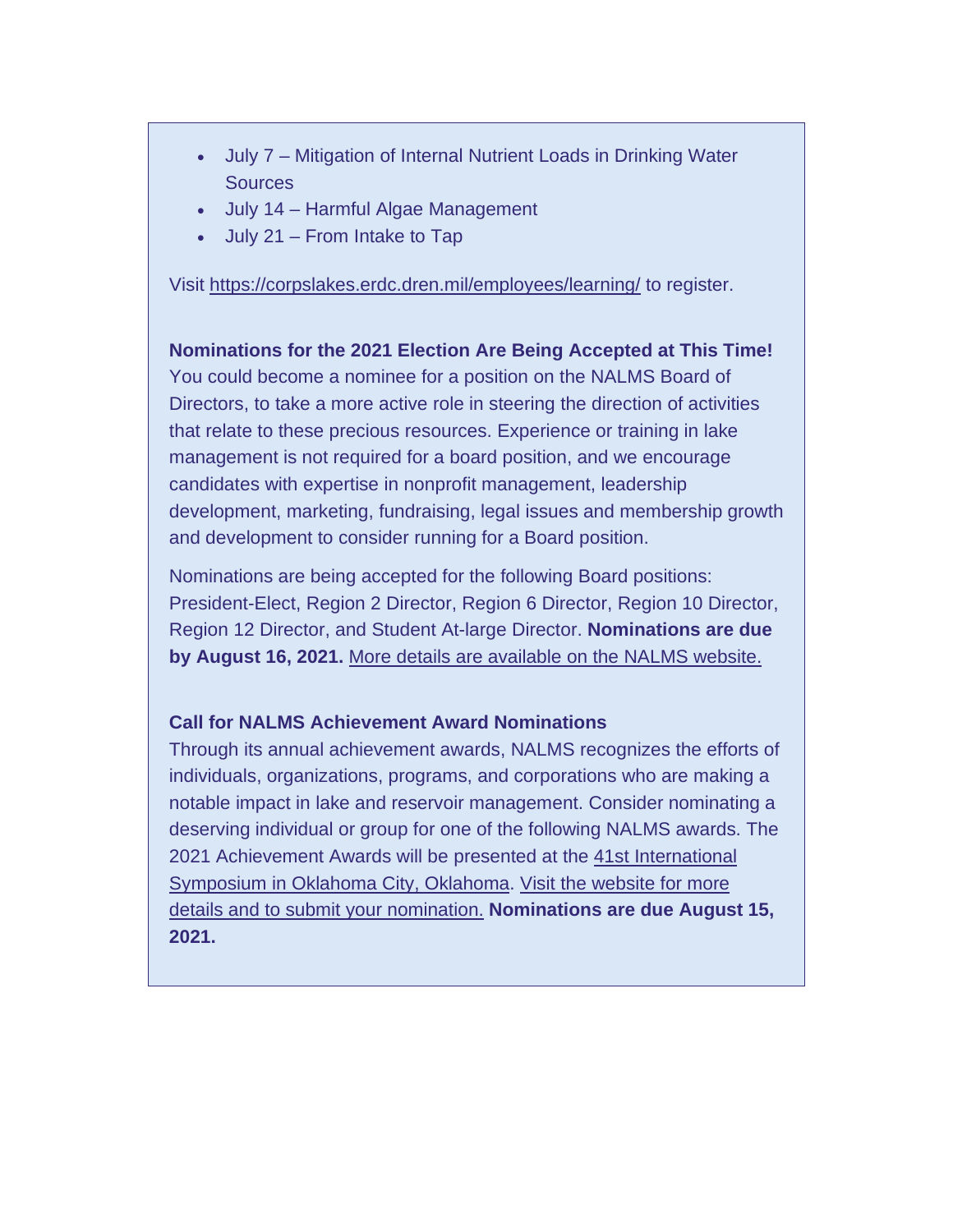

You shop. Amazon gives to NALMS.

# **NALMS 2021: Valuing Water: Economics, Ecology, & Culture**

ahoma

41st International Symposium of the North American Lake Management Society

#### **November 15–18, 2021 – Oklahoma City, Oklahoma**

We are planning the 2021 symposium as our first chance to get back to face-to-face meetings. However, we understand that not everyone will be able to attend in person, and so will also be coordinating limited live virtual opportunities during the conference as well as asynchronous programming.

- **[Call for Abstracts is Open Until June 4.](https://urldefense.com/v3/__https:/nalms.us11.list-manage.com/track/click?u=dea191c828e06b171edfc6fe6&id=8e0ede4da7&e=d5d3c21044__;!!HXCxUKc!h4fcIJW3HiqipUP7wlRt9vYRE3IfXoE8vKEl_XWjUnSOjEdv9BVUb9eOraH83g8R$)**
- **[Sponsorship Opportunities](https://urldefense.com/v3/__https:/nalms.us11.list-manage.com/track/click?u=dea191c828e06b171edfc6fe6&id=8addf5ab51&e=d5d3c21044__;!!HXCxUKc!h4fcIJW3HiqipUP7wlRt9vYRE3IfXoE8vKEl_XWjUnSOjEdv9BVUb9eOrQxNyc9S$)**
- **[Registration for attendees and exhibitors opens soon.](https://urldefense.com/v3/__https:/nalms.us11.list-manage.com/track/click?u=dea191c828e06b171edfc6fe6&id=c29081f120&e=d5d3c21044__;!!HXCxUKc!h4fcIJW3HiqipUP7wlRt9vYRE3IfXoE8vKEl_XWjUnSOjEdv9BVUb9eOrX1-QoX0$)**

# **Partnerships**

### **US EPA Releases National Aquatic Resource Surveys (NARS) Data**

The NARS team has released more than 70 data files to the public covering the NARS field seasons 2015–2019. The data include National Coastal Conditions Assessments 2015, National Wetlands Conditions Assessment 2016, National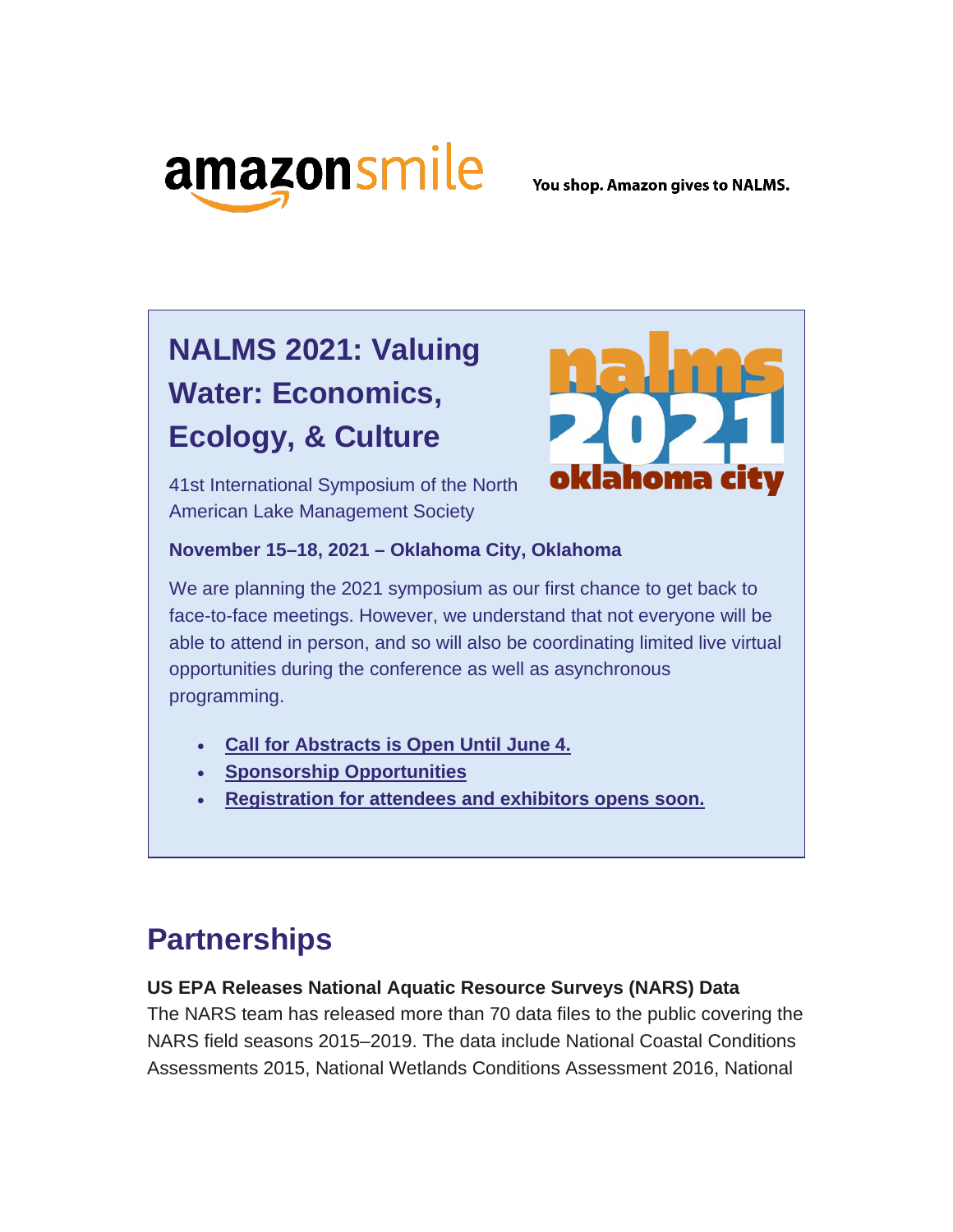Lakes Assessment 2017, and National Rivers & Streams Assessment 2018/2019. This release provides chemical, physical, and biological data from thousands of sites from across the country to state and tribal partners, the public, and scientists to contribute to water quality management, policy, and scientific research. The data files are available at:

[https://www.epa.gov/national-aquatic-resource-surveys/data-national-aquatic](https://urldefense.com/v3/__https:/nalms.us11.list-manage.com/track/click?u=dea191c828e06b171edfc6fe6&id=634368ae8c&e=d5d3c21044__;!!HXCxUKc!h4fcIJW3HiqipUP7wlRt9vYRE3IfXoE8vKEl_XWjUnSOjEdv9BVUb9eOrSP7rPfM$)[resource-surveys.](https://urldefense.com/v3/__https:/nalms.us11.list-manage.com/track/click?u=dea191c828e06b171edfc6fe6&id=634368ae8c&e=d5d3c21044__;!!HXCxUKc!h4fcIJW3HiqipUP7wlRt9vYRE3IfXoE8vKEl_XWjUnSOjEdv9BVUb9eOrSP7rPfM$)

## **Interstate Technology Regulatory Council (ITRC) Releases Strategies for Preventing and Managing Harmful Cyanobacterial Blooms (HCBs) Guidance Document**

This ITRC guidance discusses key aspects of harmful cyanobacterial blooms management that waterbody managers and other interested parties should consider as they respond to these events. The ITRC team is working on an update covering benthic cyanobacteria, which will be released early next year.

- [Guidance Document](https://urldefense.com/v3/__https:/nalms.us11.list-manage.com/track/click?u=dea191c828e06b171edfc6fe6&id=cd77001be8&e=d5d3c21044__;!!HXCxUKc!h4fcIJW3HiqipUP7wlRt9vYRE3IfXoE8vKEl_XWjUnSOjEdv9BVUb9eOram3IQ6i$)
- [Fact Sheets](https://urldefense.com/v3/__https:/nalms.us11.list-manage.com/track/click?u=dea191c828e06b171edfc6fe6&id=ecf8a90778&e=d5d3c21044__;!!HXCxUKc!h4fcIJW3HiqipUP7wlRt9vYRE3IfXoE8vKEl_XWjUnSOjEdv9BVUb9eOrbsS7Qtq$)

## **Conferences & Events**

## **[Empowering Citizens to Monitor and Assess Risks of Harmful](https://urldefense.com/v3/__https:/nalms.us11.list-manage.com/track/click?u=dea191c828e06b171edfc6fe6&id=8318cbde23&e=d5d3c21044__;!!HXCxUKc!h4fcIJW3HiqipUP7wlRt9vYRE3IfXoE8vKEl_XWjUnSOjEdv9BVUb9eOrekE8oMS$)  [Cyanobacteria](https://urldefense.com/v3/__https:/nalms.us11.list-manage.com/track/click?u=dea191c828e06b171edfc6fe6&id=8318cbde23&e=d5d3c21044__;!!HXCxUKc!h4fcIJW3HiqipUP7wlRt9vYRE3IfXoE8vKEl_XWjUnSOjEdv9BVUb9eOrekE8oMS$)** Maine Lakes Society June 2, 2021 // Online

 **[Webinar: Libraries Love Lakes Info Session](https://urldefense.com/v3/__https:/nalms.us11.list-manage.com/track/click?u=dea191c828e06b171edfc6fe6&id=7d75ca5a6b&e=d5d3c21044__;!!HXCxUKc!h4fcIJW3HiqipUP7wlRt9vYRE3IfXoE8vKEl_XWjUnSOjEdv9BVUb9eOrUFfBT3d$)** Libraries Love Lakes Team / NALMS / NE Global Lake Ecological Observatory Network (NE GLEON) June 2, 2021 // Online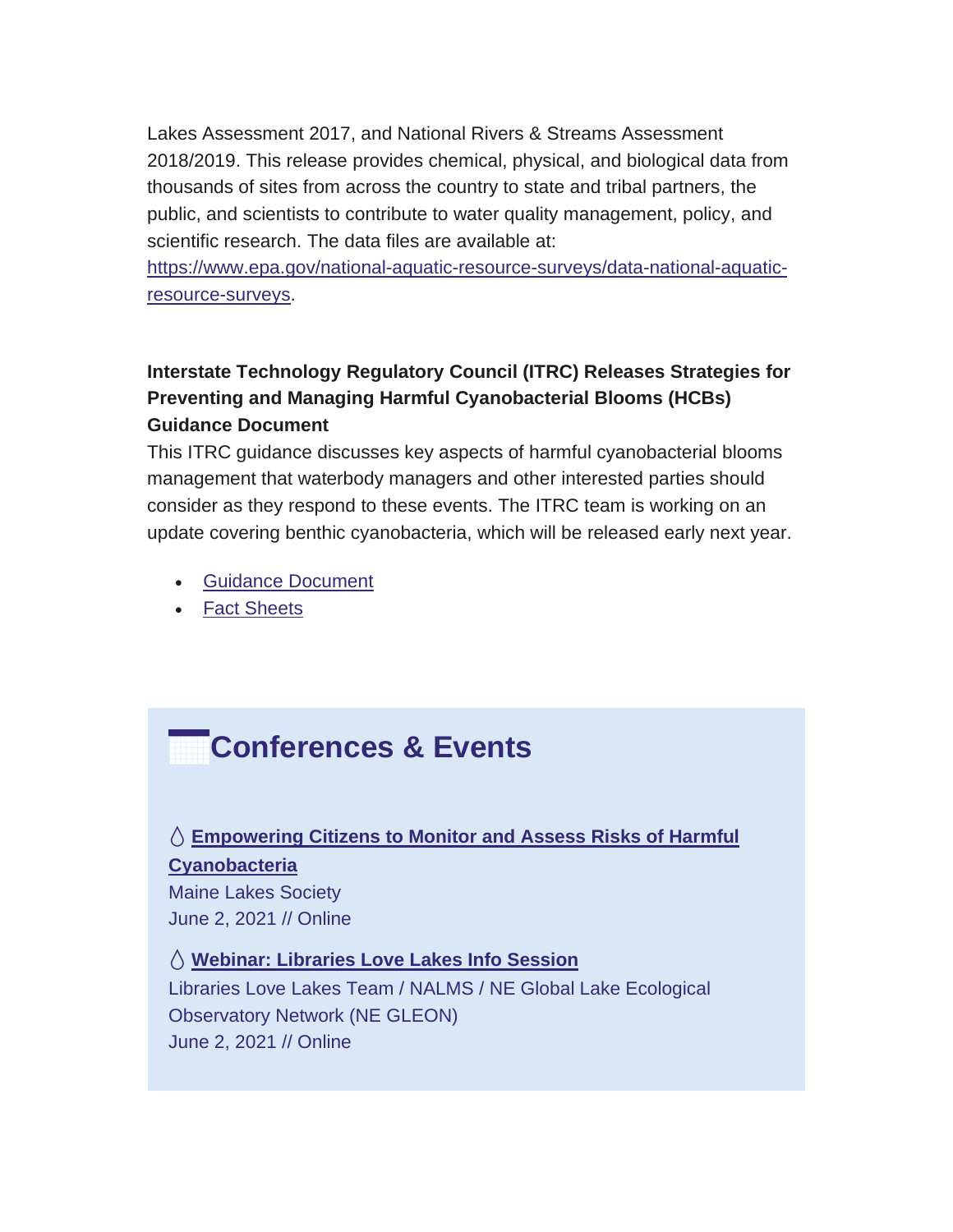#### **[Maine Lakes Annual Meeting](https://urldefense.com/v3/__https:/nalms.us11.list-manage.com/track/click?u=dea191c828e06b171edfc6fe6&id=97c043eb93&e=d5d3c21044__;!!HXCxUKc!h4fcIJW3HiqipUP7wlRt9vYRE3IfXoE8vKEl_XWjUnSOjEdv9BVUb9eOrQiOGtNz$)**

Maine Lakes Society June 19, 2021 // Online

## **[Webinar: HAB Impacts to Drinking Water and Current Management](https://urldefense.com/v3/__https:/nalms.us11.list-manage.com/track/click?u=dea191c828e06b171edfc6fe6&id=5f803fb068&e=d5d3c21044__;!!HXCxUKc!h4fcIJW3HiqipUP7wlRt9vYRE3IfXoE8vKEl_XWjUnSOjEdv9BVUb9eOrWXlxftC$)  [Outlook](https://urldefense.com/v3/__https:/nalms.us11.list-manage.com/track/click?u=dea191c828e06b171edfc6fe6&id=5f803fb068&e=d5d3c21044__;!!HXCxUKc!h4fcIJW3HiqipUP7wlRt9vYRE3IfXoE8vKEl_XWjUnSOjEdv9BVUb9eOrWXlxftC$)**

USACE Invasive Species Leadership Team / NALMS / Aquatic Plant Management Society / American Water Works Association June 23, 2021 // Online

### **[Webinar: Source Water Protection in the Watershed](https://urldefense.com/v3/__https:/nalms.us11.list-manage.com/track/click?u=dea191c828e06b171edfc6fe6&id=a2290a5ec2&e=d5d3c21044__;!!HXCxUKc!h4fcIJW3HiqipUP7wlRt9vYRE3IfXoE8vKEl_XWjUnSOjEdv9BVUb9eOrXijdWE3$)**

USACE Invasive Species Leadership Team / NALMS / Aquatic Plant Management Society / American Water Works Association June 30, 2021 // Online

## **[Webinar: Mitigation of Internal Nutrient Loads in Drinking Water](https://urldefense.com/v3/__https:/nalms.us11.list-manage.com/track/click?u=dea191c828e06b171edfc6fe6&id=eda64b6111&e=d5d3c21044__;!!HXCxUKc!h4fcIJW3HiqipUP7wlRt9vYRE3IfXoE8vKEl_XWjUnSOjEdv9BVUb9eOrTkoLPAv$)  [Sources](https://urldefense.com/v3/__https:/nalms.us11.list-manage.com/track/click?u=dea191c828e06b171edfc6fe6&id=eda64b6111&e=d5d3c21044__;!!HXCxUKc!h4fcIJW3HiqipUP7wlRt9vYRE3IfXoE8vKEl_XWjUnSOjEdv9BVUb9eOrTkoLPAv$)**

USACE Invasive Species Leadership Team / NALMS / Aquatic Plant Management Society / American Water Works Association July 7, 2021 // Online

### **[Webinar: Harmful Algae Management](https://urldefense.com/v3/__https:/nalms.us11.list-manage.com/track/click?u=dea191c828e06b171edfc6fe6&id=e59c2779cb&e=d5d3c21044__;!!HXCxUKc!h4fcIJW3HiqipUP7wlRt9vYRE3IfXoE8vKEl_XWjUnSOjEdv9BVUb9eOrRyhPkwb$)**

USACE Invasive Species Leadership Team / NALMS / Aquatic Plant Management Society / American Water Works Association July 14, 2021 // Online

### **[Webinar: From Intake to the Tap](https://urldefense.com/v3/__https:/nalms.us11.list-manage.com/track/click?u=dea191c828e06b171edfc6fe6&id=8e4d708634&e=d5d3c21044__;!!HXCxUKc!h4fcIJW3HiqipUP7wlRt9vYRE3IfXoE8vKEl_XWjUnSOjEdv9BVUb9eOraOu6y0p$)**

USACE Invasive Species Leadership Team / NALMS / Aquatic Plant Management Society / American Water Works Association July 21, 2021 // Online

### **= NALMS or NALMS Affiliate Event**

• *[Add your event to our online calendar of events.](https://urldefense.com/v3/__https:/nalms.us11.list-manage.com/track/click?u=dea191c828e06b171edfc6fe6&id=c91d56c8d9&e=d5d3c21044__;!!HXCxUKc!h4fcIJW3HiqipUP7wlRt9vYRE3IfXoE8vKEl_XWjUnSOjEdv9BVUb9eOrZnTh6Ue$)*